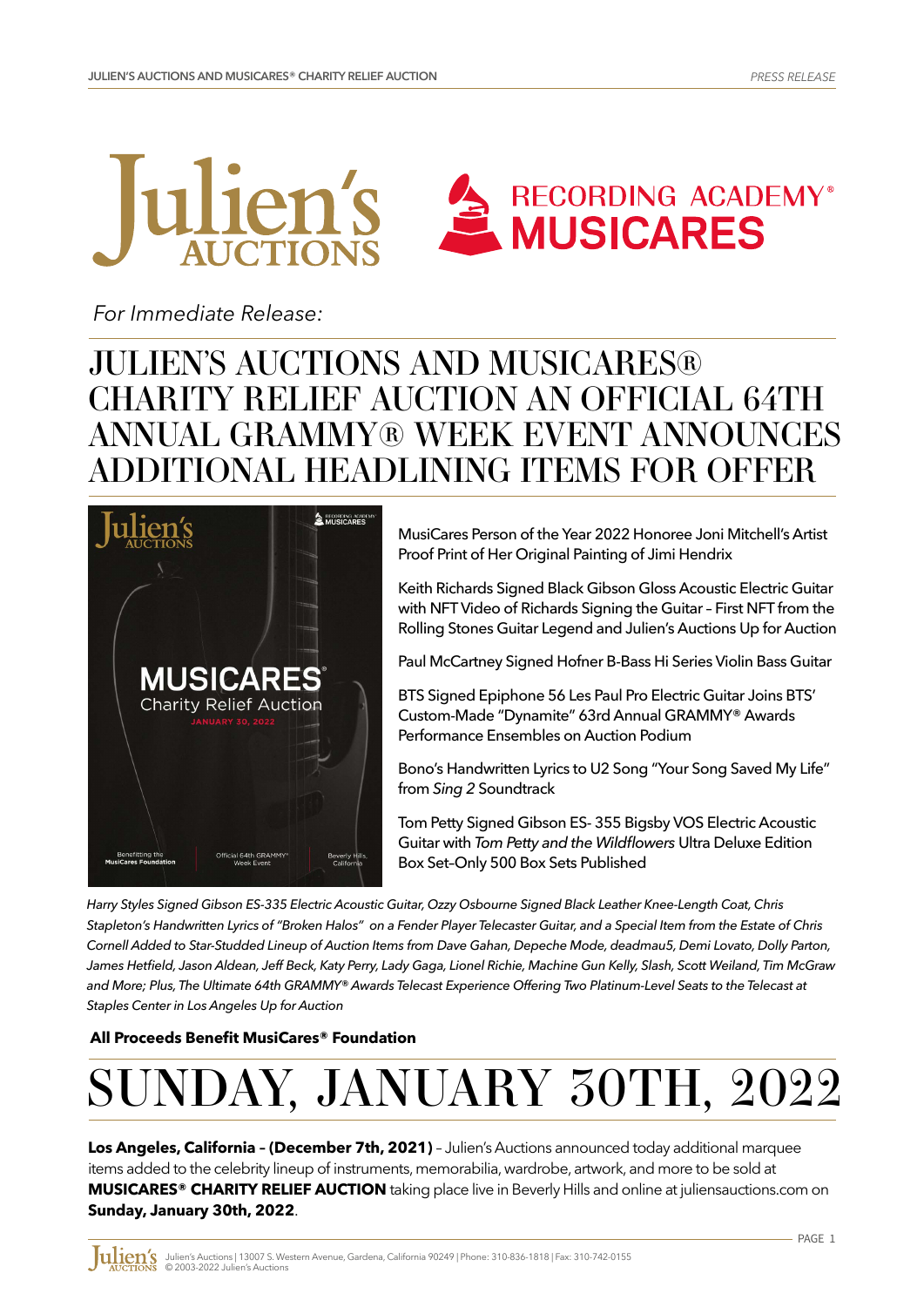

This Official GRAMMY® Week event precedes the 64th Annual GRAMMY® Awards telecast. Proceeds will benefit MusiCares, the leading music industry charity, which provides the music community a support system of health and human services across a spectrum of need including physical and mental health, addiction recovery, unforeseen personal emergencies and disaster relief.

Headed to the auction is a Keith Richards signed Gibson ES-335 in Ebony that includes a one-of-a-kind four second video authenticating his signature taken at Germano Studios. Photo and video credit © Jane Rose. The Gibson ES-335 is the cornerstone of the Gibson ES line-up. From its inaugural appearance in 1958, the Gibson ES-335 set an unmatched standard. With impeccable sounds across its wide-ranging tonal palette, the ES-335 can be found in the hands of jazz, blues, and rock players all over the globe. SKU ES33500EBNH1 S/N: 211310255. Donated by Gibson Gives (estimate \$6,000-\$8,000).

Another highlight hitting the auction stage will be from another music legend from the most important band in rock history: Paul McCartney. The Beatles legend is offering this signed sunburst Hofner brand B-Bass Hi Series violin bass guitar *(photo right)* (estimate: \$4,000-\$6,000). McCartney helped make the Hofner violin bass guitar famous by the 1960's, as it was one of his main bass guitars that he played with The Beatles, notably at the Apple Rooftop concert and the *Let It Be* album recording sessions.

BTS who kicked off the initiative with the auction announcement of their custom made ensembles (estimate: \$30,000-\$50,000), worn in their unforgettable performance of their smash hit song "Dynamite" filmed from Seoul, South Korea at the 63rd annual GRAMMY® Awards ceremony that aired on March 14th, 2021, will additionally be offering to the auction an Epiphone brand 56 Les Paul Pro ebony electric guitar signed by the band members RM, Jin, SUGA, j-hope, Jimin and V on the body, and Jung Kook on the pickguard (estimate: \$4,000 - \$6,000) *(photo below).* Another previously announced BTS item on offer is a group of three unique rings worn by j-hope (estimate: \$2,000-\$4,000).



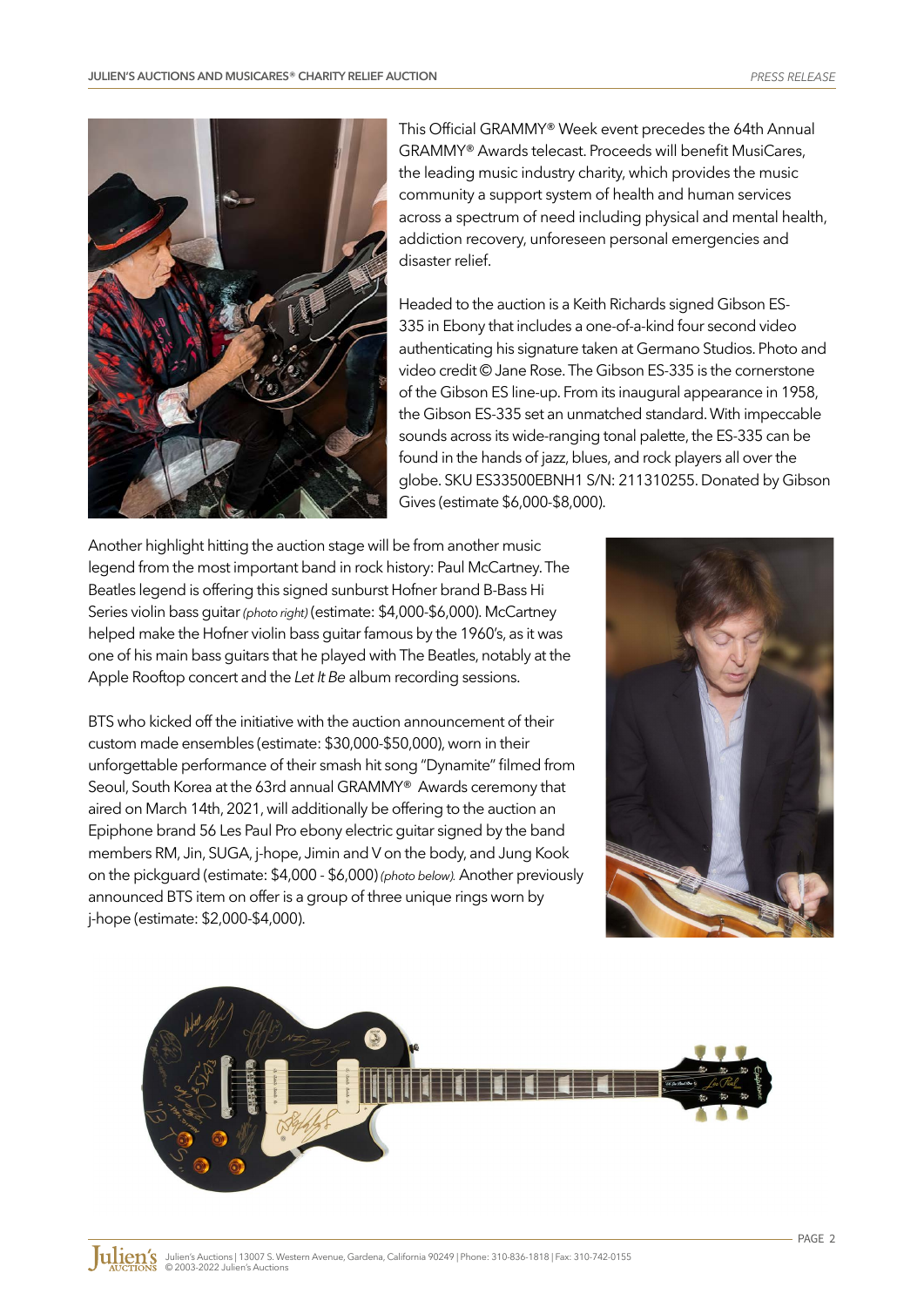

MusiCares Person Of The Year 2022 Honoree Joni Mitchell's work will also be showcased in the auction with her offering of the artist proof print of her original oil painting of music icon, Jimi Hendrix (estimate: \$2,000-\$4,000) *(photo left).* This artist's proof will be signed and framed by Joni Mitchell. "I have always thought of myself as a painter derailed by circumstance," she said in 2000. "I sing my sorrow and I paint my joy."

#### **Other sensational highlights include (with estimates):**

- Bono's handwritten lyrics to U2's new song "Your Song Saved My Life" from the upcoming *Sing 2* animated movie coming out in December starring Scarlett Johansson, Bono, Reese Witherspoon and others (\$4,000-\$6,000).
- Gene Simmons' two limited-edition pieces of original artwork: *Immortal,* a 30 x 22 inches red, silver and black hand pulled screenprint signed and numbered AP 3/50 framed (\$1,000-\$2,000) and *Skull Candy,* a 21 x 35 inches mixed media multiple silk screen and giclee print of a skull suspended in a shadow box frame signed and numbered AP 3/35 framed (\$1,000-\$2,000) *(photo below right).*
- A class white Gibson brand ES-355 Bigsby VOS electric acoustic guitar donated by Gibson Gives and signed by Tom Petty when he was being honored as MusiCares Person of the Year in 2017. Petty has played a number of various Gibson brand guitars and bass instruments throughout his career, including acoustic-electric models like the ES 355. The guitar is accompanied with a *Tom Petty and the Wildflowers* 9LP DTC Ultra Deluxe edition box set complete with a unique and hand-made necklace by Maria Sarno, a lyric book with illustrations by Blaze Brooks (exclusive for the set), a litho print of photo of Tom Petty, a 7" of "You Don't Know How It Feels," tour program, stickers and more *(photo below).* Only 500 box sets were published (\$6,000-\$8,000).



- 
- A gold Gibson ES-335 electric acoustic guitar signed by Harry Styles with the inscription "All my Love" and a heart symbol, "Watermelon Sugar" (2019, 2020) 7" pink colored record single inscribed "All my love to you Treat people with kindness" signed by Styles and threecolor Polaroid- like photographs from the photo shoot for the song's music video (\$3,000-\$5,000).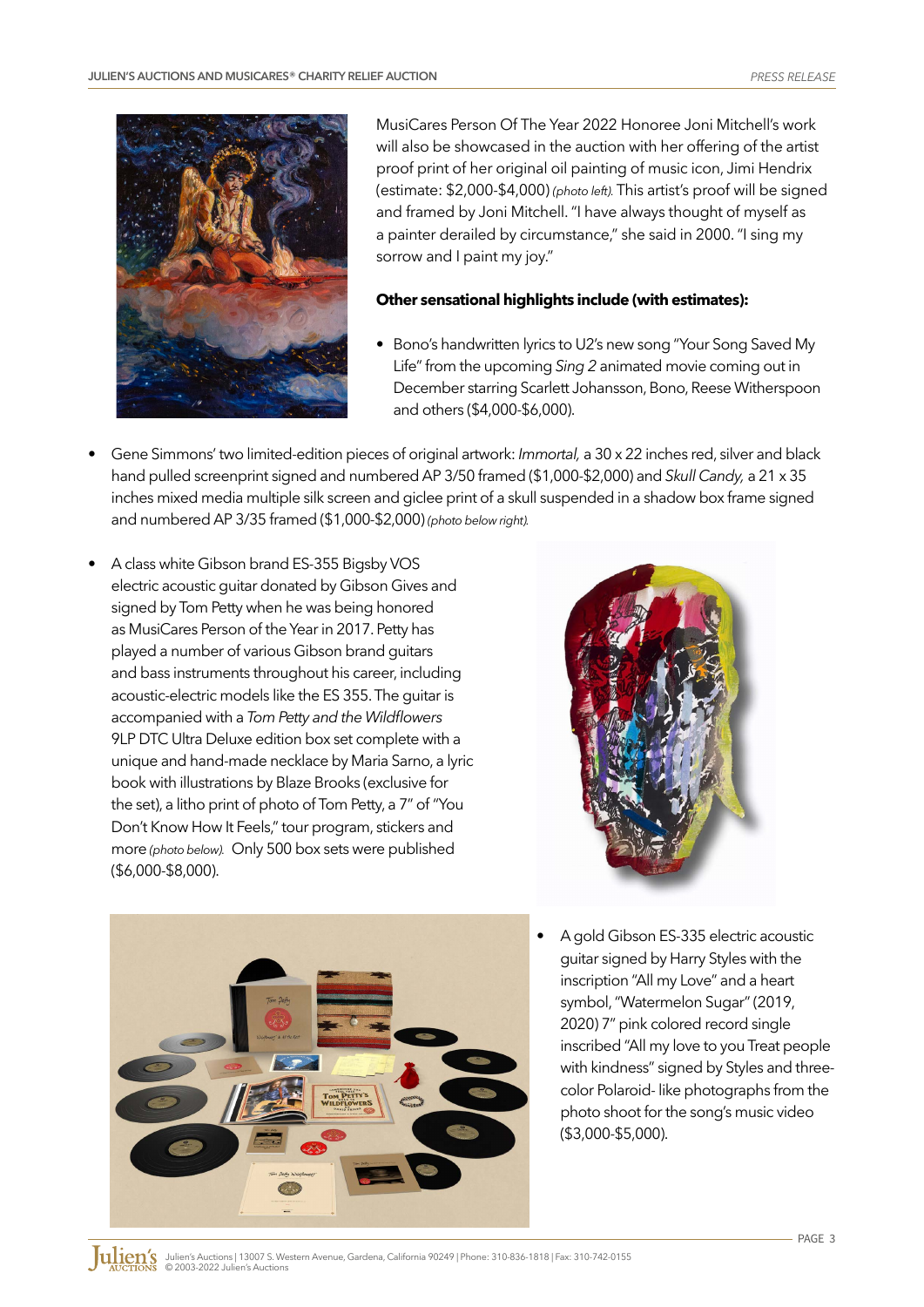- A black leather knee-length coat signed by Ozzy Osbourne four times in white marker on the back of the inside of the jacket (\$1,000- \$2,000) *(photo right).*
- Chris Stapleton's handwritten lyrics of "Broken Halos" inscribed on a polar white Fender Player Telecaster guitar (\$2,000-\$4,000). *(photo below).*
- A special item donated by the Chris Cornell Estate.

The star-studded pieces join a dazzling array of previously announced one-of-a-kind items being offered at this exclusive charity auction from music legends including Dave Gahan, Depeche Mode, deadmau5, Demi Lovato, Dolly Parton, James Hetfield, Jason Aldean, Jeff Beck, Katy Perry, Lady Gaga, Lionel Richie, Machine Gun Kelly, Slash, Scott Weiland, Tim McGraw and more. A lucky music fan will also have the chance to win at the auction The Ultimate 64th GRAMMY® Awards Telecast experience which includes two platinum-level seats to the telecast on Sundday, April 3rd, 2022 at Staples Center in Los Angeles (estimate: \$10,000-\$20,000).





For more info, please visit: ht[tps://www.juliensauctions.com/exhibition-press-release?id=368](https://www.juliensauctions.com/exhibition-press-release?id=368)

The auction will start closing in real time and in lot order for live bidding at 1:00 p.m. Pacific Time on January 30th, 2022.

# **ABOUT MUSICARES**

MusiCares helps the humans behind music because music gives so much to the world. Offering preventive, emergency, and recovery programs, MusiCares is a safety net supporting the health and welfare of the music community. Founded by the Recording Academy in 1989 as a U.S. based 501(c)(3) charity, MusiCares safeguards the well-being of all music pe[ople through direct financial grant programs, networks of support](https://www.musicares.org)  resources, and tailored crisis relief efforts. For more information please visit: www.musicares.org.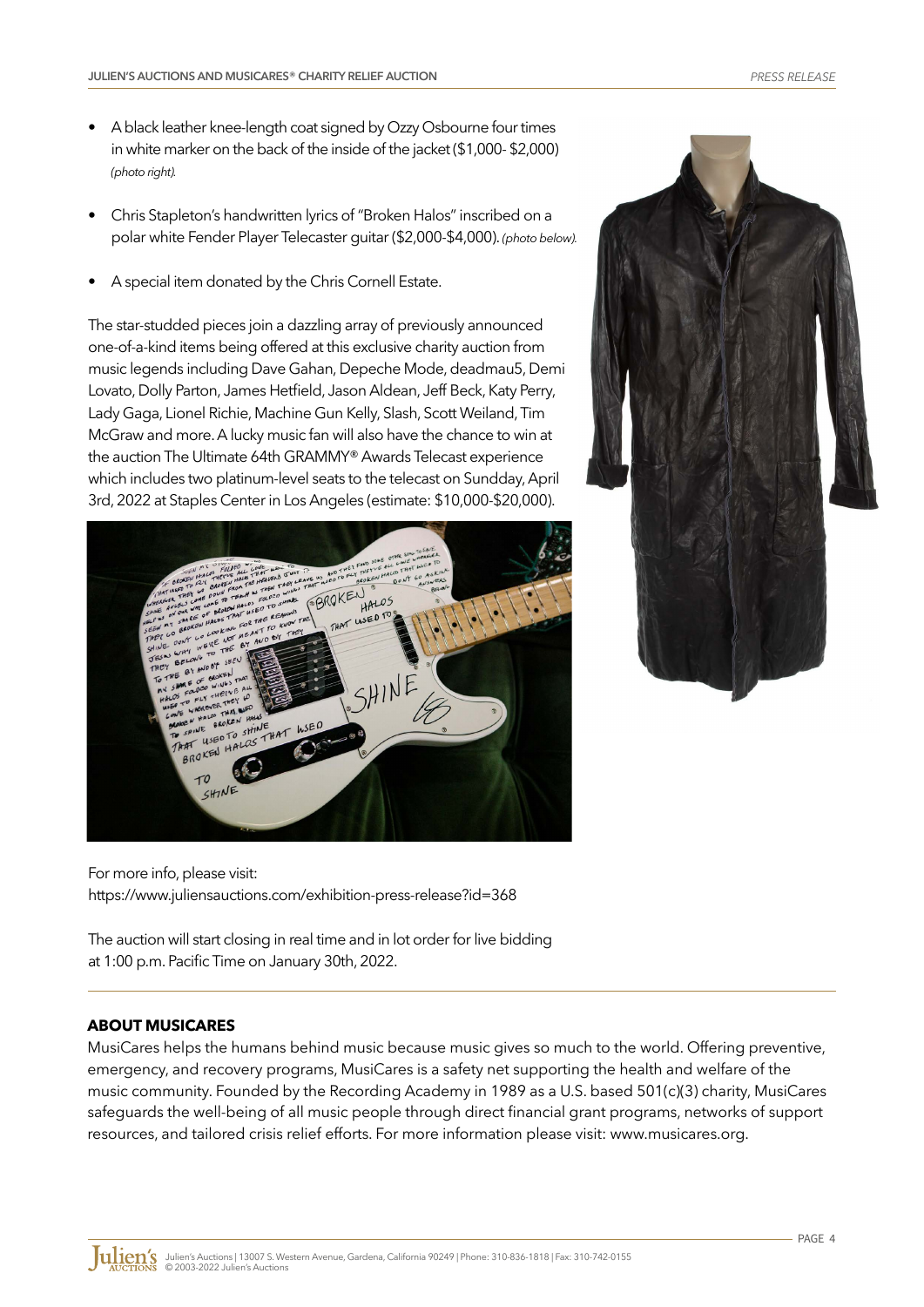## **JULIEN'S AUCTIONS PUBLIC EXHIBITION & LIVE AUCTION LOCATION Julien's Auctions Beverly Hills 257 N. Canon Drive Beverly Hills, CA 90210**

Monday, January 24th –Friday, January 28th, 2022 Daily 11:00 a.m. – 5:00 p.m. Pacific Time Free to the Public

# **LIVE AND ONLINE AUCTION MusiCares® Charity Relief Auction An Official 64th GRAMMY® Week Event**

Sunday, January 30th, 2022 Session I: 1:00 p.m. Pacific Time

For more information please email - info@juliensauctions.com or call 310-836-1818.

#### **REGISTERING TO BID**

Registration is required to bid in this online auction and can be done in person at the exhibition, or online before the sale at the JuliensAuctions.com Registration page to bid by phone, proxy or in person, or online a[t JuliensLive.com to bid live online,](mailto:info%40juliensauctions.com?subject=) or by calling (310) 836-1818. For inquiries, please email info@juliensauctions.com or call (310) 836-1818.

#### **PLACING BIDS**

There are four ways to bid in Live Auctions:

- 1. Bid with Julien's Auctions online and live in real time at JuliensLive.com or via our iPhone App.
- 2. Bid over the telephone through an auction house representative.
- 3. Bid in person in the room at our auction events.
- 4. Bid in advance by absentee bid. Absentee bid forms are printed in the back of each catalogue, and are also available by calling Julien's Auctions or online by visiting www.juliensauctions.com/register-to-bid.